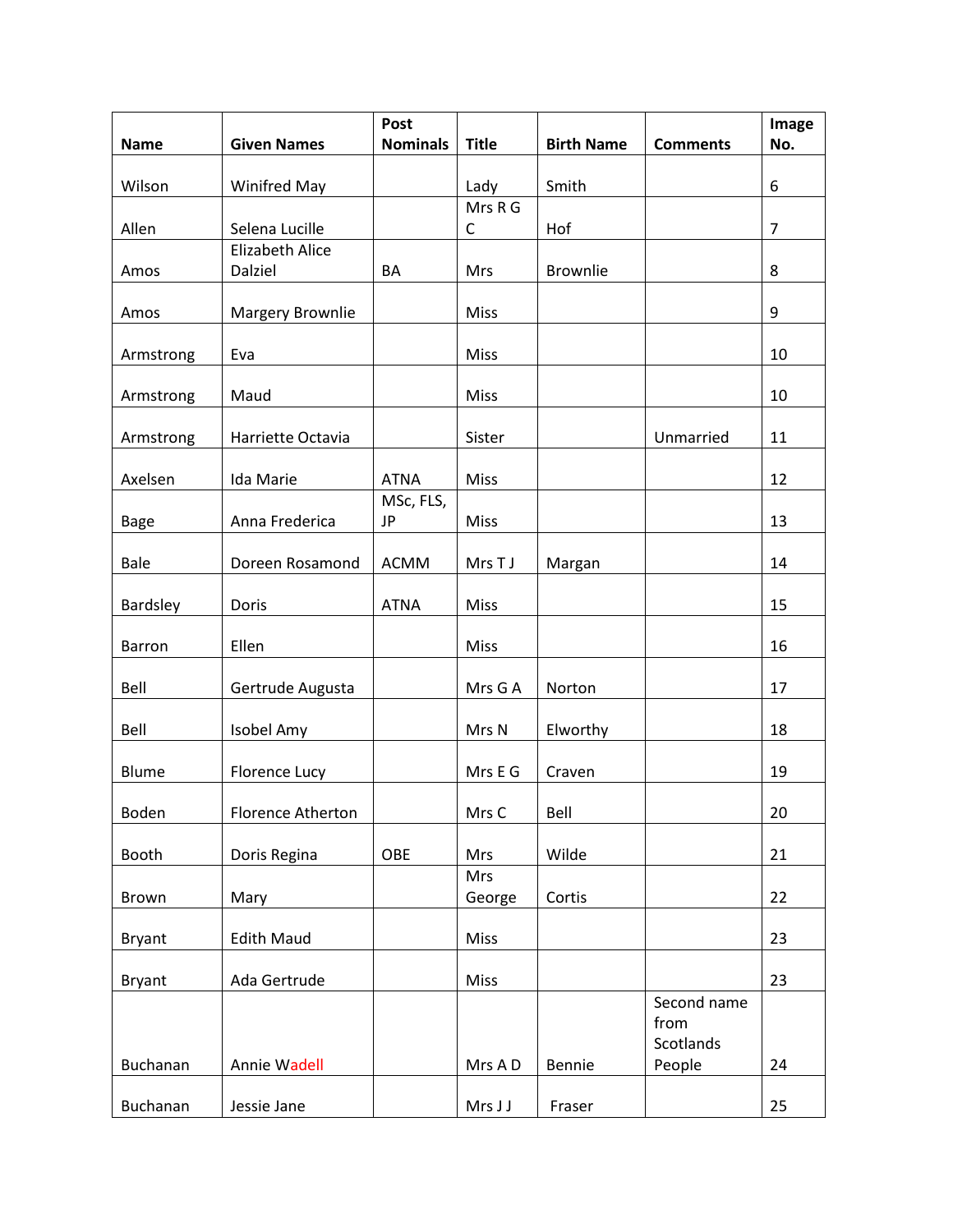| <b>Name</b> | <b>Given Names</b>          | Post<br><b>Nominals</b> | <b>Title</b> | <b>Birth Name</b> | <b>Comments</b>                      | Image<br>No. |
|-------------|-----------------------------|-------------------------|--------------|-------------------|--------------------------------------|--------------|
| Callanan    | <b>Brenda</b>               |                         | Mrs J G      | ?Congreve         |                                      | 26           |
|             |                             |                         |              |                   |                                      |              |
| Cannan      | <b>Lillian Mabel</b>        |                         | Mrs J K      | Taylor            |                                      | 27           |
| Carmody     | Ida Florence                |                         | Mrs W C      | Adams             |                                      | 28           |
| Carvosso    | Gertrude Margaret           |                         | Mrs A B      | Shorter           |                                      | 29           |
| Chandler    | Constance Jean              |                         | Mrs CJ       | Munro             |                                      | 30           |
| Chatfield   | <b>Florence OBE</b>         |                         | Miss         |                   |                                      | 31           |
| Cilento     | Phyllis Dorothy             | MB, BS                  | Lady         | <b>McGlew</b>     |                                      | 32           |
| Clayton     | Fanny Elizabeth             |                         | Miss         |                   |                                      | 33           |
| Clendinning | Rosa Persse                 |                         | Miss         |                   |                                      | 34           |
| Collins     | Mary Adelaide<br>Gwendoline |                         | Mrs          | Fitzclarence      |                                      | 35           |
| Collins     | Margaret Eleanor            |                         | Mrs J        | Hagon             |                                      | 36           |
| Cooper      | Louie Dorothy<br>Marion     |                         | Mrs W J      | Crick             |                                      | 37           |
| Cowley      | Marie                       | OBE                     | Lady         | Campbell          |                                      | 38           |
| Cowlishaw   | Kate Burgoyne               |                         | Mrs TO       | Capper            |                                      | 39           |
| Cox         | Geddes Elizabeth            |                         | Mrs G E      | Cay               |                                      | 40           |
| Cox         | Nan Cay                     |                         | Miss         |                   | Registered<br>name: Annie<br>Cay COX | 41           |
|             |                             |                         |              |                   |                                      |              |
| Cox         | Veronica Cay                |                         | <b>Miss</b>  |                   |                                      | 41           |
| Crawford    | <b>Muriel Shirley</b>       | MB, ChM                 | Dr M S       | Lane              |                                      | 42           |
| Crombie     | Joyce Lockwood              |                         | Mrs          | Graham            |                                      | 43           |
| Crouch      | Dorothy                     |                         | Mrs G S      | Nisbet            |                                      | 44           |
| Culpin      | Daisy Ellen                 | BA                      | Miss         |                   |                                      | 45           |
| Cumbrae-    | Zina Beatrice               |                         |              |                   |                                      |              |
| Stewart     | Selwyn                      |                         | Mrs          | Hammond           |                                      | 46           |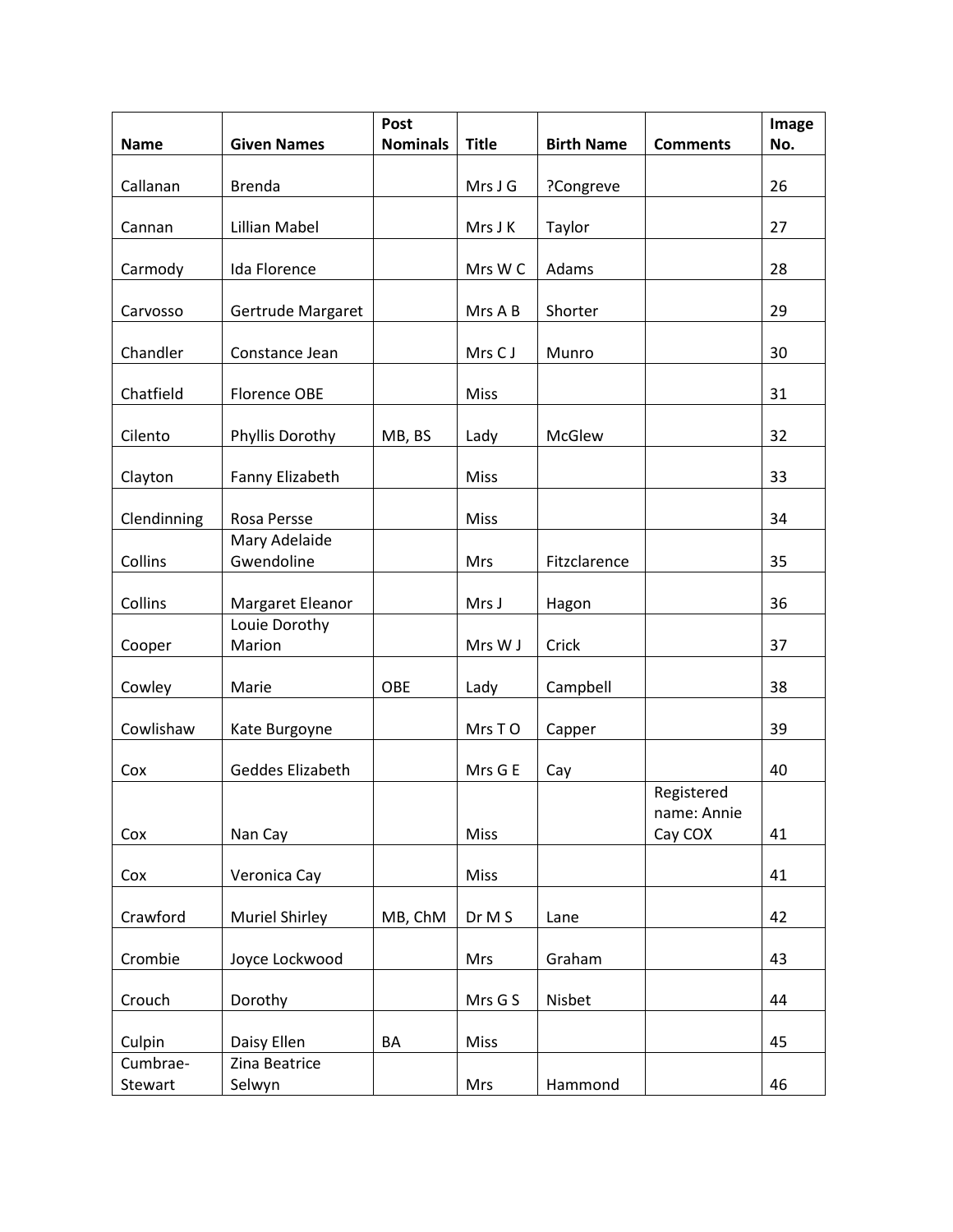|             |                           | Post            |              |                    |                                                     | Image |
|-------------|---------------------------|-----------------|--------------|--------------------|-----------------------------------------------------|-------|
| <b>Name</b> | <b>Given Names</b>        | <b>Nominals</b> | <b>Title</b> | <b>Birth Name</b>  | <b>Comments</b>                                     | No.   |
|             |                           | BA, BSc,        |              |                    |                                                     |       |
| Dart        | <b>Ellice Ettie Peden</b> | MB, ChM         | Dr           | Hamilton           |                                                     | 47    |
| Day         | Nancy Florence            |                 | Mrs P L      | Grant              |                                                     | 48    |
| Deans       | Annie Beatrice            |                 | Mrs A        | Williams           |                                                     | 49    |
| Denham      | Alice Maud                |                 | Mrs D F      | Knight             |                                                     | 50    |
|             |                           |                 |              |                    | Second name<br>from Qld                             |       |
| Dixon       | Sylvia St George          |                 | Mrs W B      | Wilson             | <b>BDM</b> indexes                                  | 51    |
| Dowson      | Gwendoline<br>Cowley      | BA              | <b>Miss</b>  |                    |                                                     | 52    |
|             |                           |                 | Countess     |                    |                                                     |       |
| Ducie       | Maria Emma                |                 | of           | <b>Bryant</b>      |                                                     | 53    |
| Dunlop      | Jeanie Moncrieff          |                 | Mrs R B      | <b>Bissett</b>     |                                                     | 54    |
| Eager       | Audrey                    |                 | Mrs F Z      | Worth              |                                                     | 55    |
| Elliott     | Mona Isaella              |                 | Mrs          | Lawton             | Second name<br>from Qld<br><b>BDM</b> indexes       | 56    |
| Elwell      | Clara Ann                 |                 | Mrs L B      | Lancaster          |                                                     | 57    |
| Finlay      | Francis Ursula            |                 | Mrs A N      | Balfour-<br>Ogilvy |                                                     | 58    |
| Fortescue   | Doris Helene              |                 | Mrs L        | Rosendorff         |                                                     | 59    |
| Fowler      | Louie Kirby               |                 | Mrs O        | Daveney            | Registered<br>name: Lucy<br>Kirby<br><b>DAVENEY</b> | 60    |
| Fowles      | Isabella                  |                 | Mrs I        | Duncan             |                                                     | 61    |
| Foxton      | Mildred Isabel            |                 | <b>Miss</b>  |                    |                                                     | 62    |
| French      | Pearl Constance           | AMA             | Mrs C W<br>S | Paten              |                                                     | 63    |
| Goodman     | Ruth                      |                 | Mrs P        | ?Arblaster         |                                                     | 64    |
| Green       | Ailsa Beatrice            |                 | Mrs G E      | Cane               |                                                     | 65    |
| Grimes      | Annie Laura               |                 | <b>Miss</b>  |                    |                                                     | 66    |
| Groom       | Jessie Jane               |                 | Lady         | Bell               |                                                     | 67    |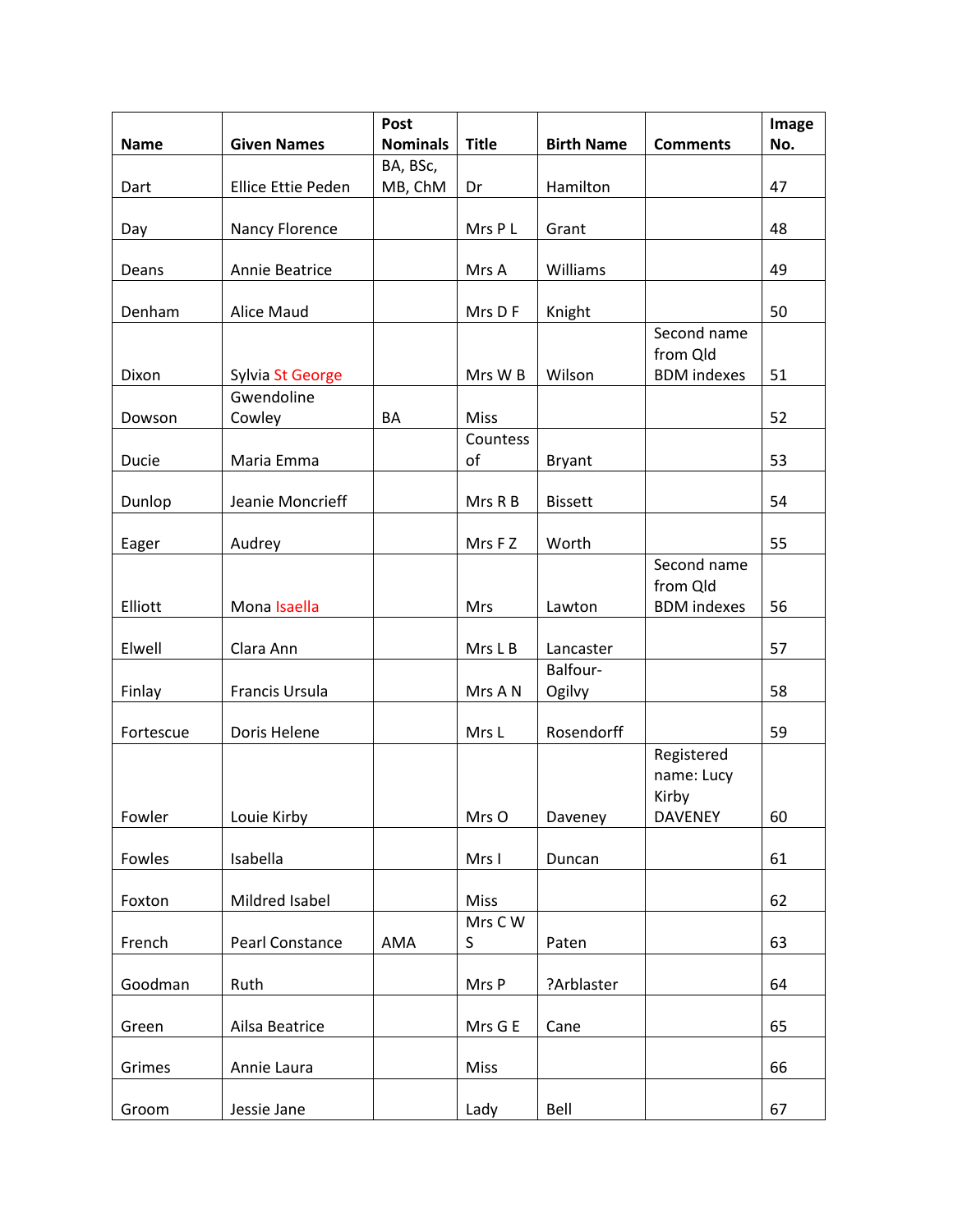| <b>Name</b>      | <b>Given Names</b>            | Post<br><b>Nominals</b> | <b>Title</b>     | <b>Birth Name</b> | <b>Comments</b>                                         | Image<br>No. |
|------------------|-------------------------------|-------------------------|------------------|-------------------|---------------------------------------------------------|--------------|
| Hamlyn-          |                               |                         |                  |                   |                                                         |              |
| Harris           | Bertha                        |                         | Mrs R            | Harris            |                                                         | 68           |
| Hamlyn-          |                               |                         |                  |                   |                                                         |              |
| Harris           | Maymie Ada                    |                         | Mrs              | Stevens           |                                                         | 69           |
| Harker           | Constance<br>Elizabeth        | BA                      | Miss             |                   |                                                         | 70           |
| Harris           | <b>Grace Katherine</b><br>May |                         | Mrs E L          | Herrald           | Middle names<br>from Qld<br><b>BDM</b> indexes          | 71           |
|                  |                               |                         |                  |                   |                                                         |              |
| Hayes            | Narty Grace D'Arcy            |                         | Mrs G S          | Richardson        |                                                         | 72           |
| Herring          | Queenie                       |                         | Mrs M S          | McGregor          | Registered<br>name: Violet<br>Muriel<br><b>McGREGOR</b> | 73           |
| Hobbs            | <b>Florence Mary</b>          |                         | Mrs L J          | Handley           |                                                         | 74           |
| Hobday           | <b>Florence Emily</b>         |                         | Mrs P S          | Hingston          |                                                         | 75           |
| Hogarth          | Ann Cunninghame               |                         | Mrs              | Robertson         |                                                         | 76           |
| Hope             | Kathleen Eileen               |                         | Mrs H S          | O'Doherty         | Second name<br>from Qld<br><b>BDM</b> indexes           | 77           |
| Howard-<br>Smith | Florence Jean                 |                         | Mrs W            | Foulis            |                                                         | 78           |
| Huish            | Hilda May                     |                         | Mrs RD           | Weber             |                                                         | 79           |
| Jarrett          | Marjorie Kate                 | BA, FRGS                | <b>Miss</b>      |                   |                                                         | 80           |
| Jones            | Martha Elizabeth              |                         | Mrs A J          | Leggett           |                                                         | 81           |
| Kent             | Ada Henrietta                 |                         | Mrs              | Sigley            |                                                         | 82           |
| Kent             | <b>Emily Celia</b>            |                         | <b>Mrs</b>       | Sly               |                                                         | 83           |
| Kent             | <b>Helen Stuart</b>           |                         | Mrs<br>Fassifern | Murray            |                                                         | 84           |
| Kilgour          | <b>Ethel Violet</b>           |                         | Mrs WT           | Abercrombie       |                                                         | 85           |
| King             | Mary Elinor                   |                         | Mrs G V          | Hart              |                                                         | 86           |
| Leeds            | Marian Margaret<br>Crawford   |                         | Mrs              | Huxley            |                                                         | 87           |
| Leichney         | <b>Frances Annie</b>          |                         | Miss             |                   |                                                         | 88           |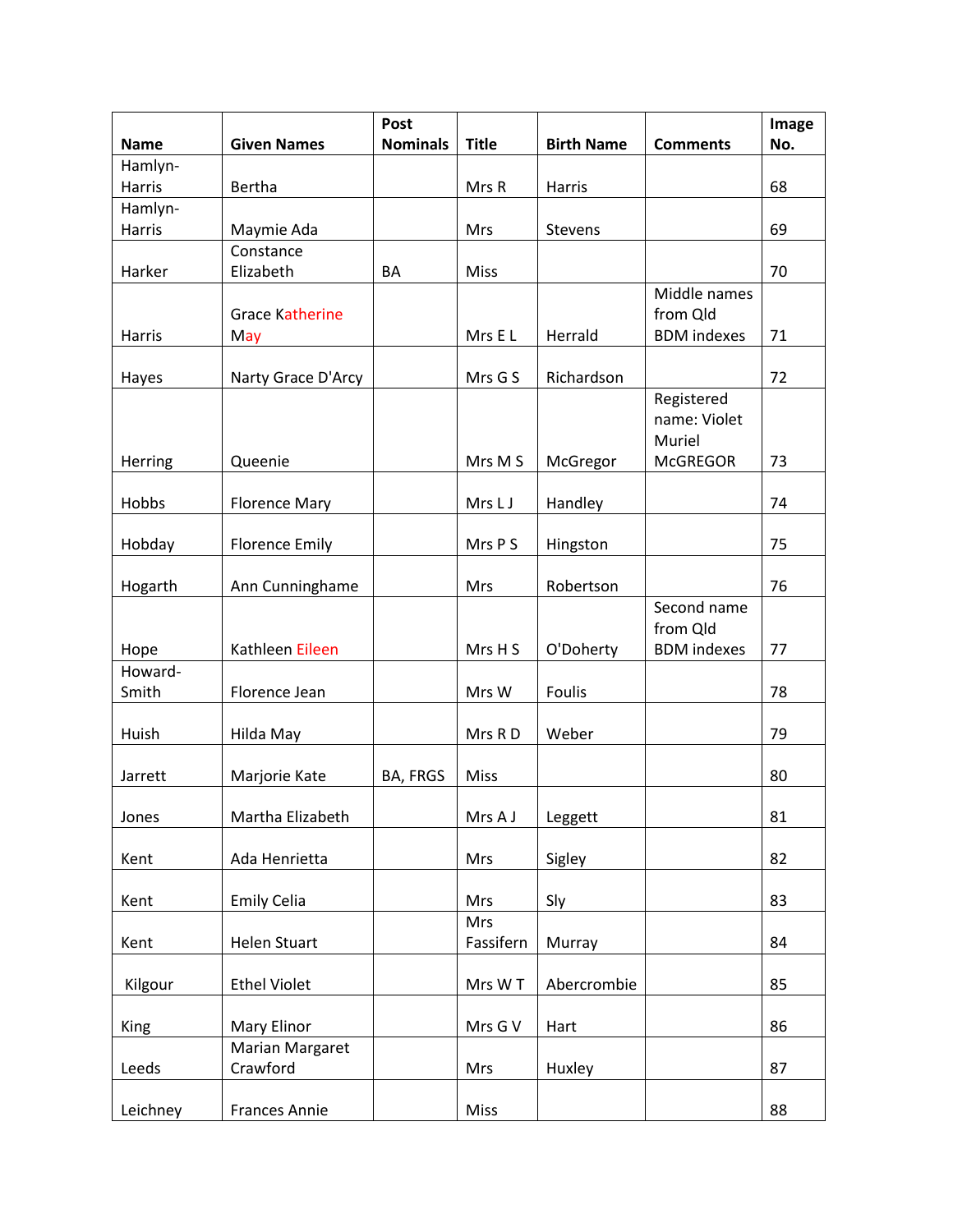|             |                                 | Post            |              |                   |                                                          | Image |
|-------------|---------------------------------|-----------------|--------------|-------------------|----------------------------------------------------------|-------|
| <b>Name</b> | <b>Given Names</b>              | <b>Nominals</b> | <b>Title</b> | <b>Birth Name</b> | <b>Comments</b>                                          | No.   |
| Lethbridge  | <b>Gladys Rushton</b>           |                 | Mrs G F      | Morgan            |                                                          | 89    |
|             | <b>Helena Alice</b>             |                 |              |                   | Registered<br>name: Helena<br>Alice                      |       |
| Litchfield  | Coleman                         |                 | Mrs FO       | Coleman           | COLEMAN                                                  | 90    |
| Lock        | Myrtle Rose                     |                 | Mrs A J      | Johnstone         |                                                          | 91    |
| Lockyer     | Edna Hay                        |                 | Mrs N W      | Hives             |                                                          | 92    |
| McConnel    | <b>Beatrice Mary</b>            |                 | Mrs B M      | Keen              |                                                          | 93    |
| McConnel    | Ursula Hope                     | MA              | <b>Miss</b>  |                   |                                                          | 94    |
| McConnel    | Mary Elizabeth                  |                 | Mrs J H      | Kent              |                                                          | 95    |
| McConnel    | Mary                            |                 | Mrs D C      | Fitzgerald        |                                                          | 96    |
| McGill      | <b>Eva Minnie Grace</b>         |                 | Mrs A D      | Hardwicke         | Second name<br>from Qld<br><b>BDM</b> indexes            | 97    |
| McIntyre    | Margaret                        |                 | <b>Mrs</b>   | ?Crooky           |                                                          | 98    |
| McLeod      | Gertrude Evelyn                 |                 | Miss         |                   |                                                          | 99    |
| McMaster    | Sarah Lilian                    |                 | Mrs H        | Moore             |                                                          | 100   |
| McWhirter   | <b>Marion Spence</b>            |                 | Mrs D J      | Hancock           |                                                          | 101   |
| McWhirter   | <b>Nancy Agnes</b><br>Millicent |                 | Miss         |                   | Registered<br>name:Agnes<br>Milicent<br><b>MCWHIRTER</b> | 102   |
|             | Jenny Watson                    |                 |              |                   | Registered<br>name: Janet<br>Watson                      |       |
| Macfarlane  | Fergus                          |                 | Mrs J        | Fergus            | <b>FERGUS</b>                                            | 103   |
| Mackenzie   | <b>Evelyn Marie</b>             |                 | Miss         |                   |                                                          | 104   |
| Malone      | Mary Evangeline                 | <b>ATNA</b>     | Miss         |                   |                                                          | 105   |
| Mansfield   | Beryl Susan                     |                 | Mrs A J      | <b>Barnes</b>     |                                                          | 106   |
| Markwell    | Anna Elizabeth                  |                 | Mrs A E      | Taylor            |                                                          | 107   |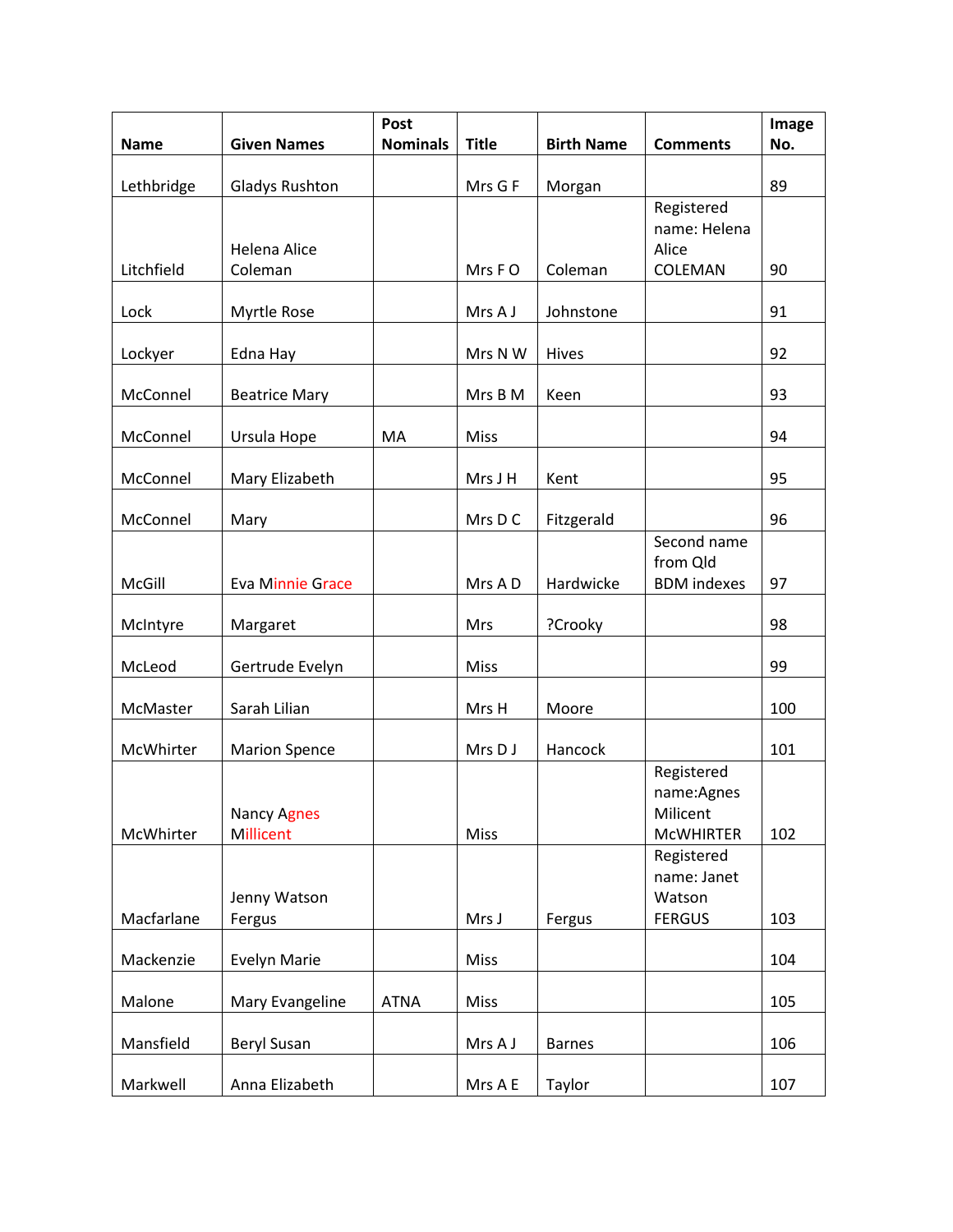| <b>Name</b>          | <b>Given Names</b>             | Post<br><b>Nominals</b> | <b>Title</b>   | <b>Birth Name</b>  | <b>Comments</b>                                          | Image<br>No. |
|----------------------|--------------------------------|-------------------------|----------------|--------------------|----------------------------------------------------------|--------------|
| Marriott             | Anne Julia                     |                         | Mrs G H        | Olufson            |                                                          | 108          |
| Moore                | Mary Eva                       |                         | Mrs A E        | Warner             |                                                          | 109          |
| Moreton              | Constance Ethel                |                         | Lady           |                    | Unmarried                                                | 110          |
| Moreton              | Mary Isabel                    |                         | Lady           |                    | Unmarried                                                | 110          |
| Reynolds-<br>Moreton | <b>Evelyn Beeatrice</b>        |                         | Lady           |                    | ?Unmarried                                               | 110          |
| Morrow               | Kathleen                       |                         | Mrs A M        | Dixon              |                                                          | 111          |
| Mullin               | <b>Margaret Alice</b>          | JP                      | Mrs S C S      | Reid               |                                                          | 112          |
| Munro                | Adela Jessie                   |                         | Mrs J H        | Gentle             |                                                          | 113          |
| Murphy               | Mary                           |                         | Mrs Ellis      | <b>Beirne</b>      |                                                          | 114          |
| Nimmo                | Margaret                       |                         | Mrs T          | Wright             |                                                          | 115          |
| Nixon-Smith          | Zara Blanche<br><b>Barbara</b> |                         | Mrs B          | MacDonnell         |                                                          | 116          |
|                      | Genevra Mary                   |                         |                |                    | Registered<br>name: Mabel<br>Mary<br>Genevea             |              |
| Nixon-Smith          | Mabel                          |                         | Mrs R E        | Cross              | <b>CROSS</b>                                             | 117          |
| Oldmeadow<br>Oxley   | Eda Adele<br>Nellie Murray     |                         | Mrs<br>Mrs E G | Harris<br>Lawrence | Registered<br>name: Ellen<br>Cowes<br>Murray<br>LAWRENCE | 118<br>119   |
| Palmer               | Mary Susan                     |                         | <b>Mrs</b>     | Geary              |                                                          | 120          |
| Pasco                | Beryl Lockwood                 |                         | Mrs M G<br>C   | Graham             |                                                          | 121          |
| Paten                | <b>Eunice Muriel</b>           | <b>ARRC</b>             | Miss           |                    |                                                          | 122          |
| M L Paten            | Mabel Lillian<br>Ida Elizabeth |                         | Miss           |                    |                                                          | 123          |
| Pearce               | Horton                         | ATNA, JP                | Miss           |                    |                                                          | 124          |
| Pease                | Agnes                          |                         | Mrs P          | O'Brien            |                                                          | 125          |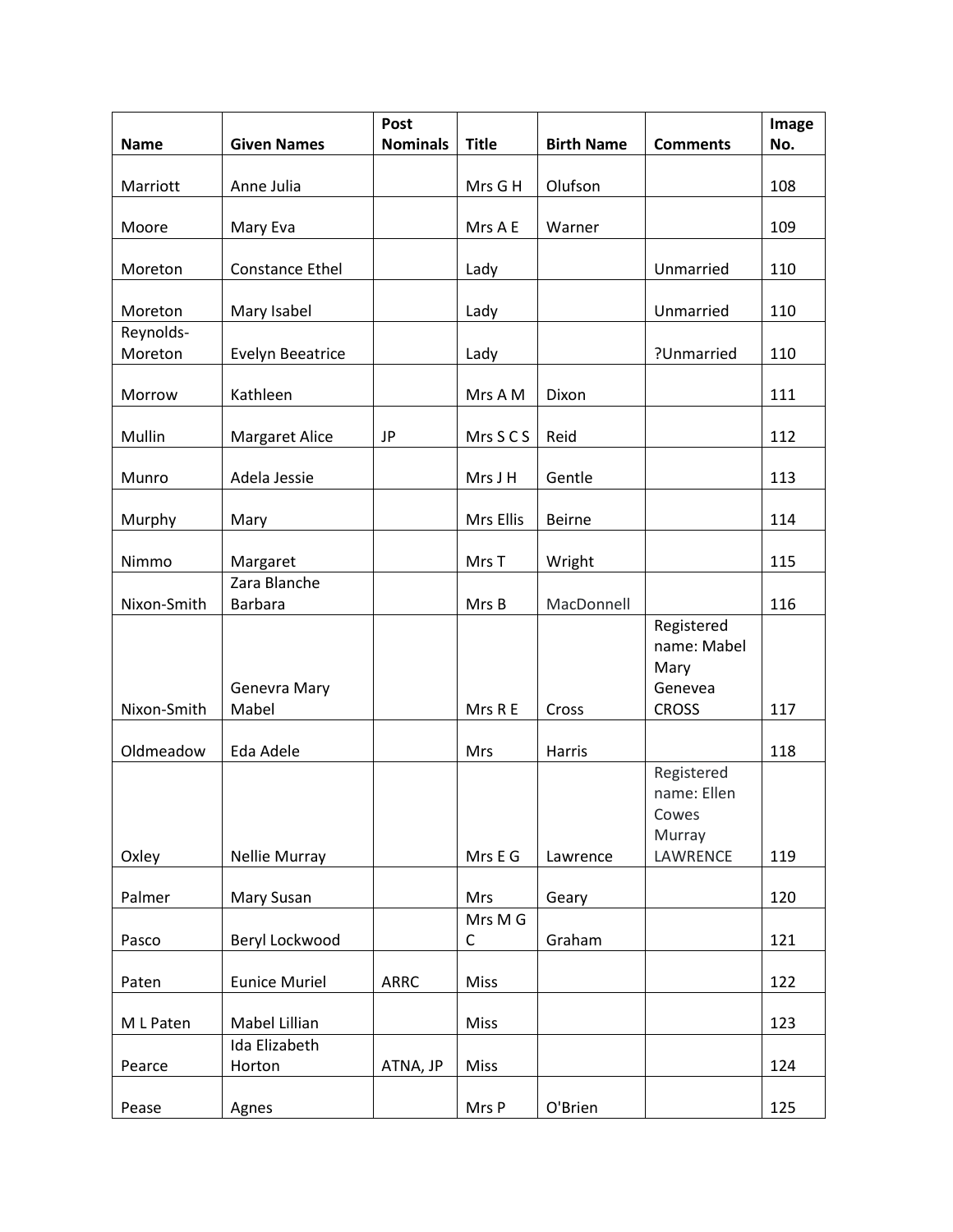|              |                     | Post            |                            |                   |                                   | Image |
|--------------|---------------------|-----------------|----------------------------|-------------------|-----------------------------------|-------|
| <b>Name</b>  | <b>Given Names</b>  | <b>Nominals</b> | <b>Title</b>               | <b>Birth Name</b> | <b>Comments</b>                   | No.   |
| Peel         | Olive Sophie        |                 | Mrs E J                    | Potter            |                                   | 126   |
| Perel        | Henrietta           |                 | Mrs                        | Hurford           |                                   | 127   |
| Persse       | Violet Vivian       |                 | Mrs CD                     | Okeden            |                                   | 128   |
| Peters       | Jessie Eileen       |                 | Matron                     |                   | Unmarried                         | 129   |
|              |                     |                 |                            |                   | Registered<br>name:<br>Williamina |       |
|              |                     |                 |                            |                   | Fraser                            |       |
| Philp        | Mina Fraser         |                 | Lady                       | Munro             | <b>MUNRO</b>                      | 130   |
| Pie          | Jean Margaret       |                 | <b>Mrs</b><br><b>Bruce</b> | Wright            |                                   | 131   |
|              |                     |                 | Mrs E R                    |                   |                                   |       |
| Pike         | Lucy Ethel          |                 | B                          | Webb              |                                   | 132   |
| Von          |                     |                 |                            |                   |                                   |       |
| Ploennies    | Hildegund           | PhC, MPS        | Miss                       |                   | Second name                       | 133   |
| Pumfrey      | <b>Lillian Jean</b> |                 | Mrs                        | Amess             | from Qld<br><b>BDM</b> indexes    | 134   |
| Ransome      | Tessa Lillian       |                 | Mrs V W                    | Clancy            |                                   | 135   |
| Richards     | Mary Josephine      |                 | Mrs B C                    | Corbett           |                                   | 136   |
| Robertson    | Mona Siddins        | JP              | Mrs M                      | Cannan            |                                   | 137   |
| Robinson     | Christina Patterson | JP              | Mrs<br>Edgar               | Craig             |                                   | 138   |
| Rosenstengel | Eva Marie           |                 | Miss                       |                   |                                   | 139   |
| Sampson      | Amy Winifred        |                 | Mrs G                      | Taylor            |                                   | 140   |
| Savage       | Mathilde            | <b>ATNA</b>     | Matron                     | Hebble            |                                   | 141   |
| Schauer      | Amy                 |                 | Miss                       |                   |                                   | 142   |
| Annie        |                     |                 |                            |                   |                                   |       |
| Marjorie     | Scholefield         |                 | <b>Miss</b>                |                   |                                   | 143   |
| Selwood      | Margaret Isabel     |                 | Mrs J L                    | McKeeman          |                                   | 144   |
| Shannon      | Margaret            |                 | Mrs M                      | Young             |                                   | 145   |
| Sowden       | Sarah Ann           | JP              | Mrs                        | Lind              |                                   | 146   |